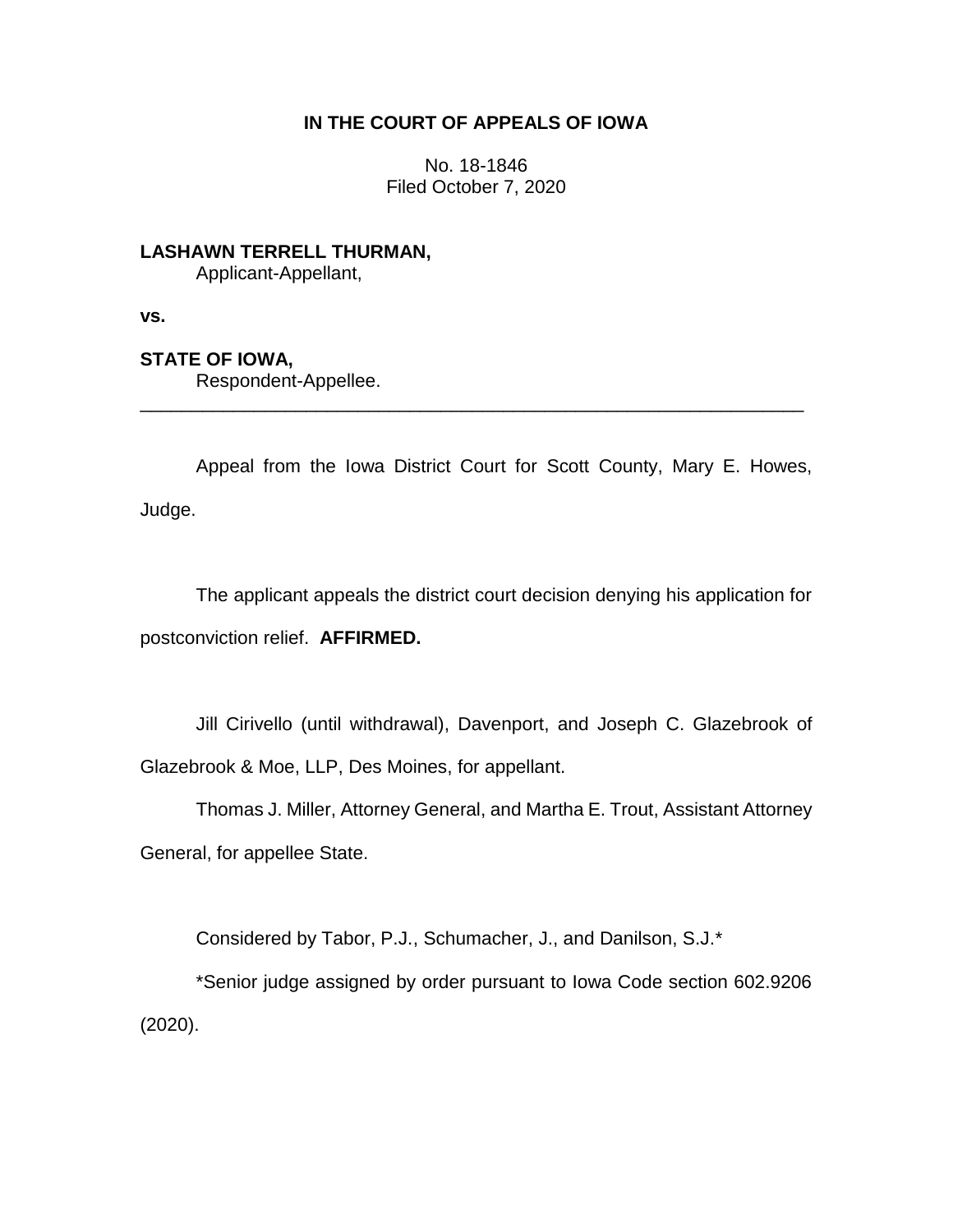#### **DANILSON, Senior Judge.**

Lashawn Thurman appeals the district court decision denying his application for postconviction relief. We find Thurman has not shown he was prejudiced by defense counsel's performance and, therefore, has not shown he received ineffective assistance of counsel. We affirm the decision of the district court.

### **I. Background Facts & Proceedings**

On April 19, 2013, officers executed a search warrant at a residence in Davenport and found Thurman and Kristen Murray inside. *State v. Thurman*, No. 13-1672, 2015 WL 405951, at \*1 (Iowa Ct. App. Jan. 28, 2015). "Thurman was dressed only in boxer shorts and Murray wore boxer shorts and a top." *Id.* In a bedroom, officers found men's jeans on one side of a mattress and women's jeans on the other side. *Id.* The men's jeans "contained 18.6 grams of crack-cocaine in a clear plastic baggy and \$558." *Id.* at \*2. The crack cocaine was prepackaged into smaller quantities. *Id.*

Thurman was charged with possession of crack cocaine with intent to deliver, conspiracy to commit a non-forcible felony, and failure to affix a drug-tax stamp. *Id.* A jury found Thurman guilty of the charges. *Id.* We affirmed Thurman's convictions. *Id.* at 5.

On August 10, 2015, Thurman filed an application for postconviction relief (PCR), claiming he received ineffective assistance from defense counsel. He claimed defense counsel did not spend sufficient time meeting with him or investigating the case prior to trial. Thurman was represented by two attorneys from the same law firm—Eric Mail and Eric Puryear. Thurman was charged a flat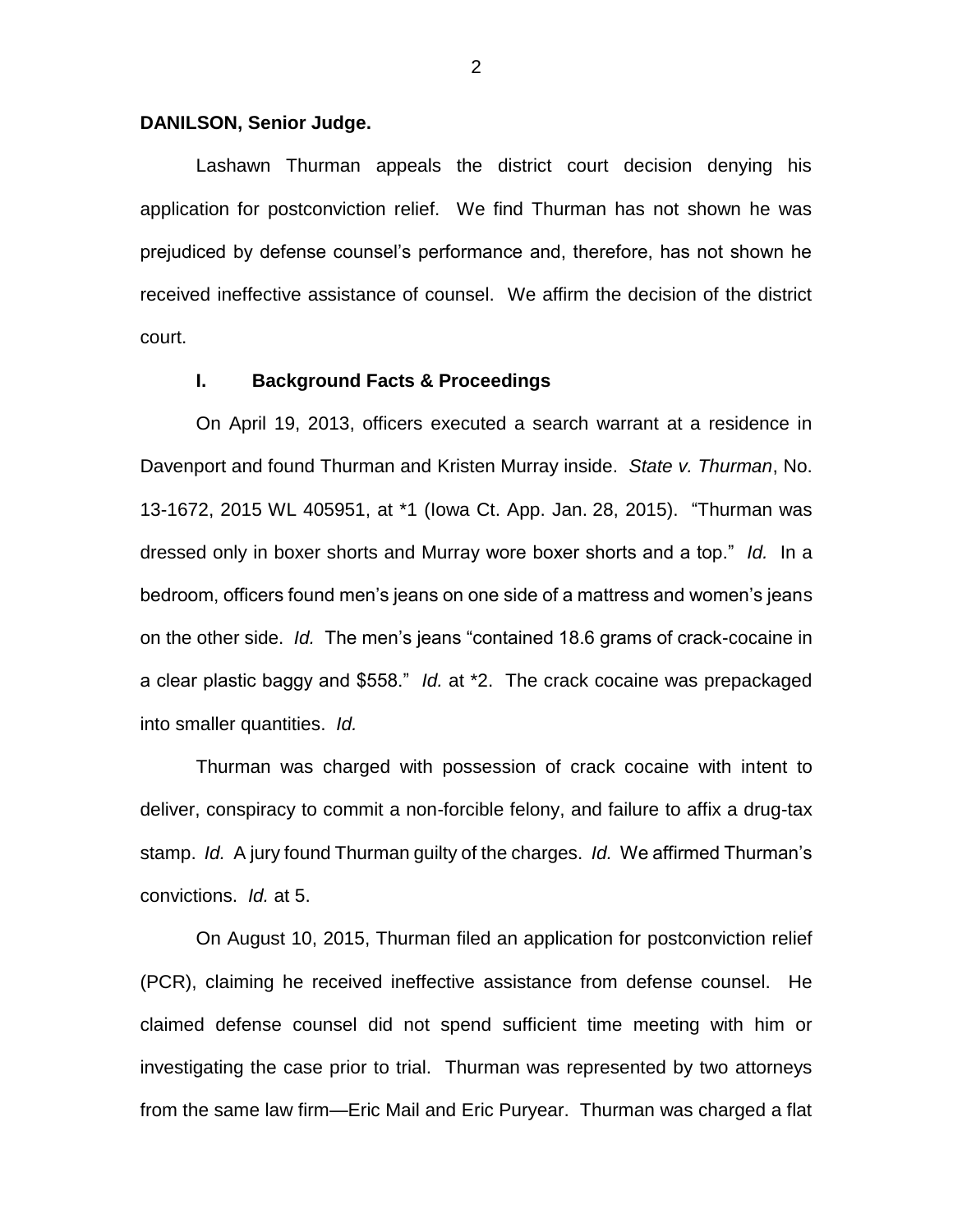fee for their representation. Thurman argued, "Mail spent just 11.3 hours on Thurman's case (in which his client faced a 25-year sentence) before the trial began, and this time also included the beginning of jury selection," and then 31.9 hours defending Thurman at trial. He claimed the result of the trial would have been different if defense counsel had properly prepared for trial.

A hearing on the matter was held on October 19, 2018. There is no billing record for Puryear's meetings with Thurman. Puryear testified he met with Thurman at least twice and corresponded with him. He reviewed the discovery materials, discussed the case extensively with Mail, and assisted creating a trial strategy. Mail filed a motion to sever, filed a motion for discovery, filed a witness list, attended a final pretrial conference, filed and argued a motion in limine, and defended Thurman during the jury trial. Mail also reviewed the discovery materials and discussed the strategy for the case with Puryear. Mail stated he met with Thurman at court "on a number of occasions . . . and then obviously discussed trial strategy and discovery at that point."

The district court denied Thurman's PCR application. The court stated:

Both attorneys testified as to their competency in previous trial experience to take on Mr. Thurman's case. Both attorneys the Court found creditable that they explored every possible defense available to Mr. Thurman. The Court agrees with the State that the facts of the case that the State presented was why Mr. Thurman was convicted not because of any inadequacy in his defense attorneys. The Court disagrees with Mr. Thurman's PCR attorney that depositions were required in this case or that the pretrial time spent with the defendant beforehand was on its face inadequate. Not only does he cite no criminal case law to support that, it's clear to the Court in this case that Mr. Thurman at the trial level had a very competent [and] vigorously legal defense available to him. There is no essential duty that his attorneys at the trial court level did not do. There is no evidence whatsoever on what essential duty they didn't do nor is there any evidence whatsoever that the outcome would have been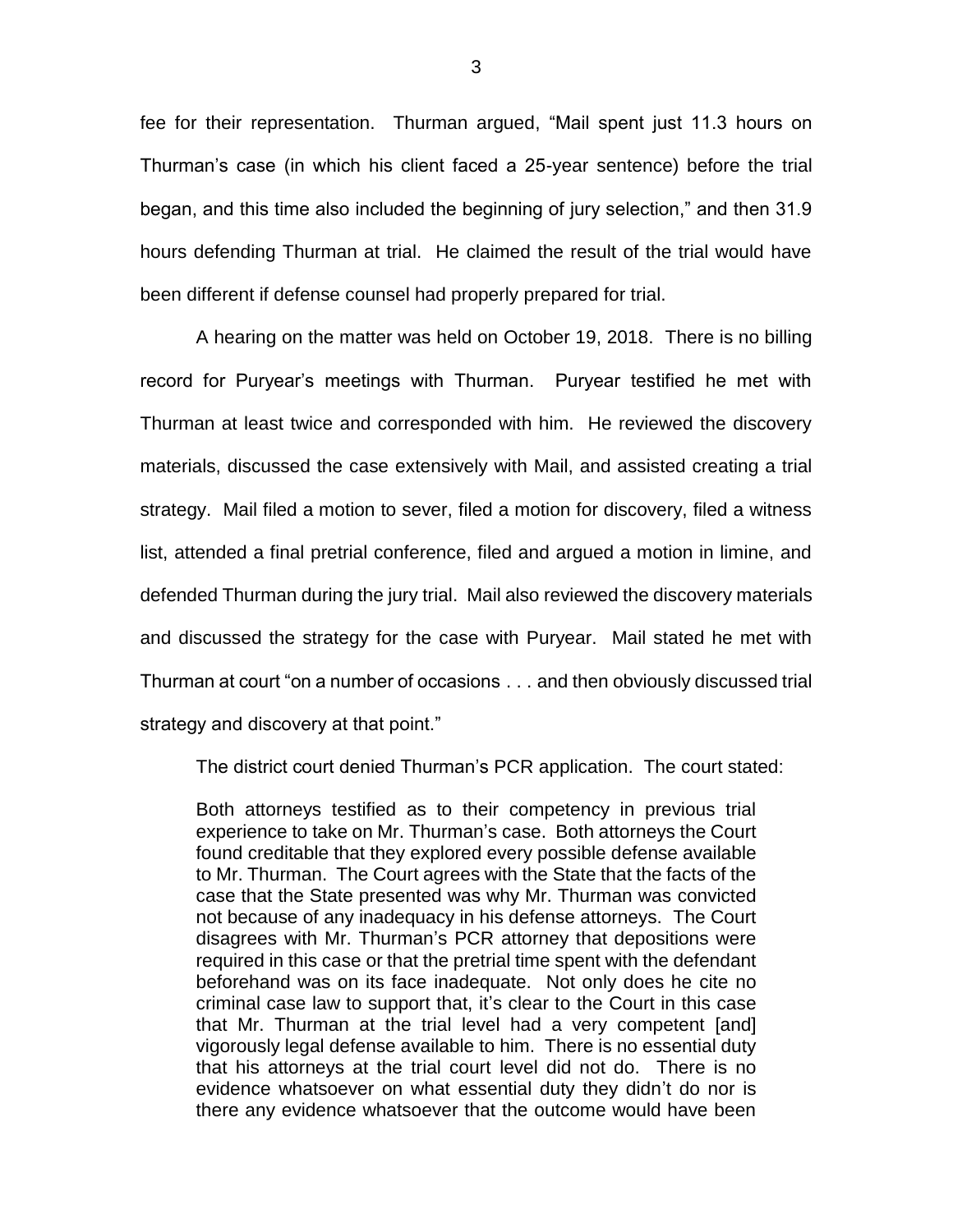any different in this case had a different defense been taken period. Effective assistance of counsel does not mean successful.

Thurman appeals the district court's decision.

### **II. Standard of Review**

We conduct a de novo review of claims of ineffective assistance of counsel. *State v. Maxwell*, 743 N.W.2d 185, 195 (Iowa 2008). To establish a claim of ineffective assistance of counsel, an applicant must prove: (1) counsel failed to perform an essential duty and (2) the failure resulted in prejudice. *State v. Straw*, 709 N.W.2d 128, 133 (Iowa 2006).

# **III. Discussion**

 $\overline{a}$ 

Thurman claims he received ineffective assistance from defense counsel because a reasonable attorney would have spent more time preparing for trial. In his appellate brief, Thurman claims Mail spent only 3.2 hours in trial preparation time.<sup>1</sup> Thurman contends the amount of time an attorney spends preparing for a trial should be at least equal to, if not more than, the time spent in the trial. On the issue of prejudice, he states, "This goes without saying that if the attorney had properly prepared the case, there may have been a different outcome."

<sup>&</sup>lt;sup>1</sup> On appeal, Thurman asserts Mail spent only 3.2 hours preparing for trial but in the district court he argued it was 11.3 hours. We do not accept either of these times as the complete amount of time spent preparing for Thurman's trial, as it does not take into consideration the time Puryear spent on the case nor the time Mail and Puryear worked together to develop a trial strategy. We note that 3.2 hours is probably not enough time to prepare for a jury trial to defend a class "B" felony, but the facts do not support a finding that this was the total amount of time spent in trial preparation. In any event, we do not decide this case on the breachof-an-essential-duty prong of the standard for determining whether there has been ineffective assistance of counsel.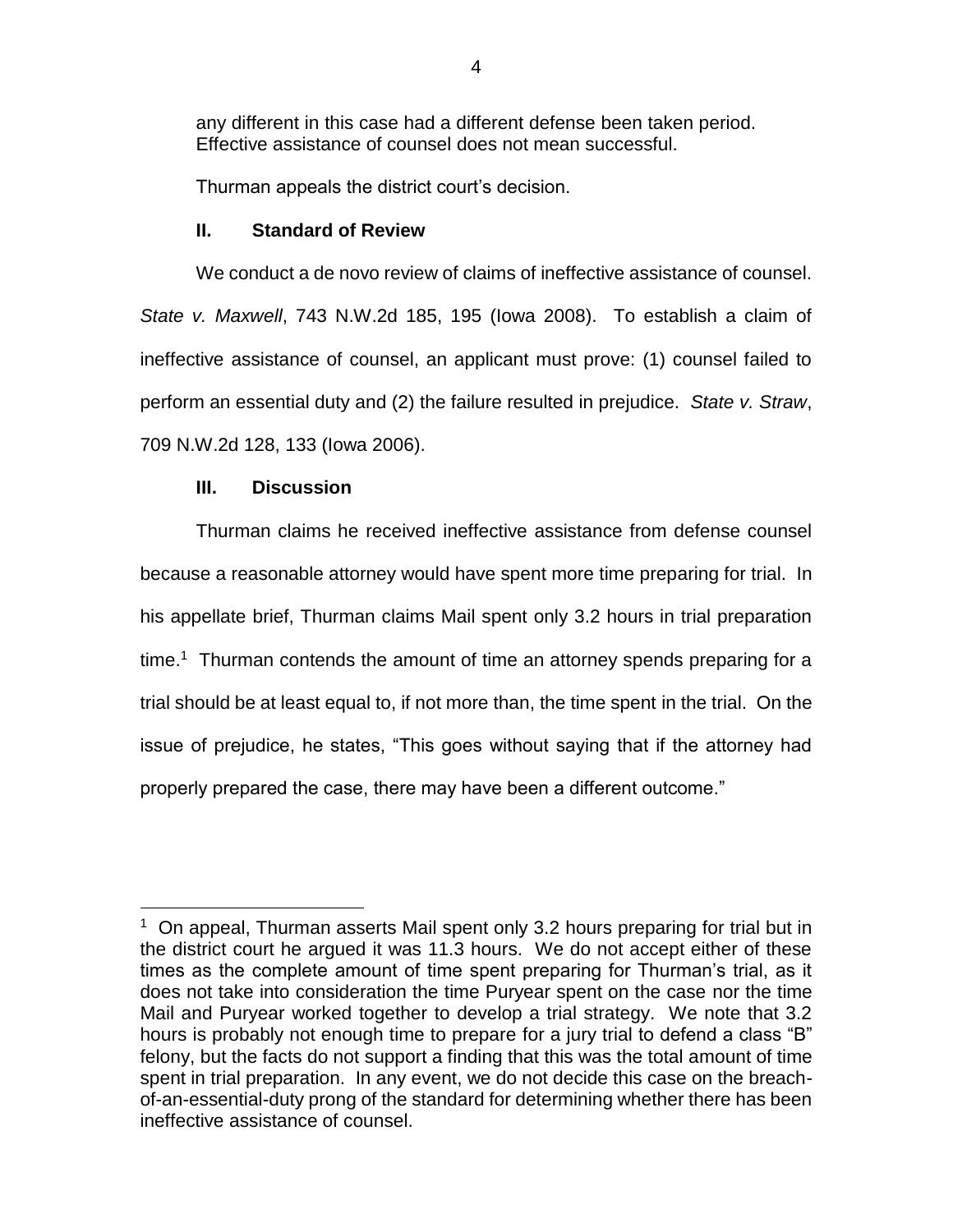"If the claim lacks prejudice, it can be decided on that ground alone without deciding whether the attorney performed deficiently." *Ledezma v. State*, 626 N.W.2d 134, 142 (Iowa 2001). For the prejudice prong in a claim of ineffective assistance of counsel, "the applicant must demonstrate 'that there is a reasonable probability that, but for counsel's unprofessional errors, the result of the proceeding would have been different.'" *Id.* at 143 (quoting *Strickland v. Washington*, 466 U.S. 668, 694 (1984)). "A reasonable probability is a probability sufficient to undermine confidence in the outcome." *Strickland,* 466 U.S. at 694. An applicant must establish the prejudice prong by a preponderance of the evidence. *Ledezma*, 626 N.W.2d at 145.

Thurman does not allege what defense counsel should have done differently, other than spend more time on his case. He does not specify what additional evidence could have been discovered if defense counsel had spent additional time preparing before the trial. The State asserts, "Indeed, Thurman has not argued how more trial preparation would have changed the outcome or what further investigation into the case would have revealed. There simply is nothing in this record to support Thurman's claim." We agree with the State's assessment. *See Rivers v. State*, 615 N.W.2d 688, 690 (Iowa 2000) (noting the applicant "failed to state how competent representation would have changed the outcome"); *State v. Astello*, 602 N.W.2d 190, 198 (Iowa Ct. App. 1999) ("[Defendant] must state the specific ways in which counsel's performance was inadequate and identify how competent representation probably would have changed the outcome.").